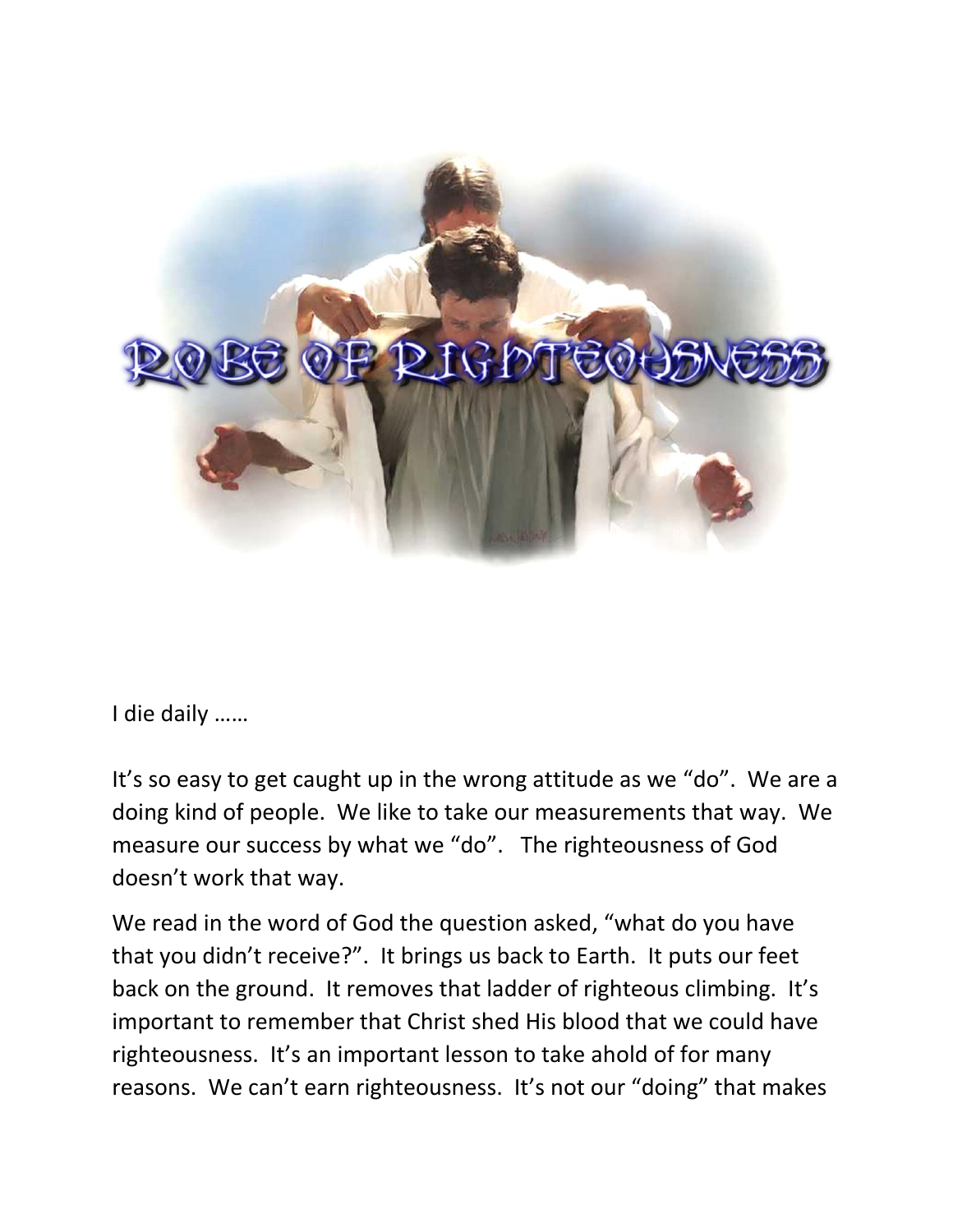us right with God. "Where is boasting then?", we are left to look to one place. Jesus Christ, His crucifixion, and resurrection. We are to boast in His "doing" and not ours. This is both humbling and comforting.

Even when any one of us is at our best, we have failed God. Christ never failed ….not once. He obeyed the law. He was perfect in His ways. That's the robe that He puts on us. That's our covering. When God looks at the born again believer that's what He sees. He sees us through His son. Without that robe, that spotless garment, we are left with "our righteousness", spotted by the sin of this life. If you are boasting of your righteousness because of what you have done, you have not humbled yourself to recognize what's been done for you.

By grace we are saved by Faith! That's a beautiful thing. We believe in Jesus Christ, the Lamb of God. I believe He walked perfectly, I believe He laid His life down, I believe He rose again on the third day. I believe He ascended back to the Father, and sent His Holy Spirit to guide His people. I believe I am an adopted child of God the Father, not because "I did", but because "He did". At even my best, that's not the robe I want to wear before God. Not when there is a Robe of Perfection that I can wear. I can never be "complete" without Christ, none of us can be. Not one soul can stand before God wearing there "own robe" and be in right standing. "No one comes to the Father, but through the Son – Jesus Christ".

Our Faith must be in Jesus. Not in ourselves. Enjoy the grace that God has given for your continual growth as one of His children. We should certainly set out to "do", but not to obtain righteousness that can't be obtained by doing. But rather "do" out of an expression of Love to our Father who art in Heaven, whose name is Holy. "If you Love me …… OBEY", keep the commandments of God out of recognition of your new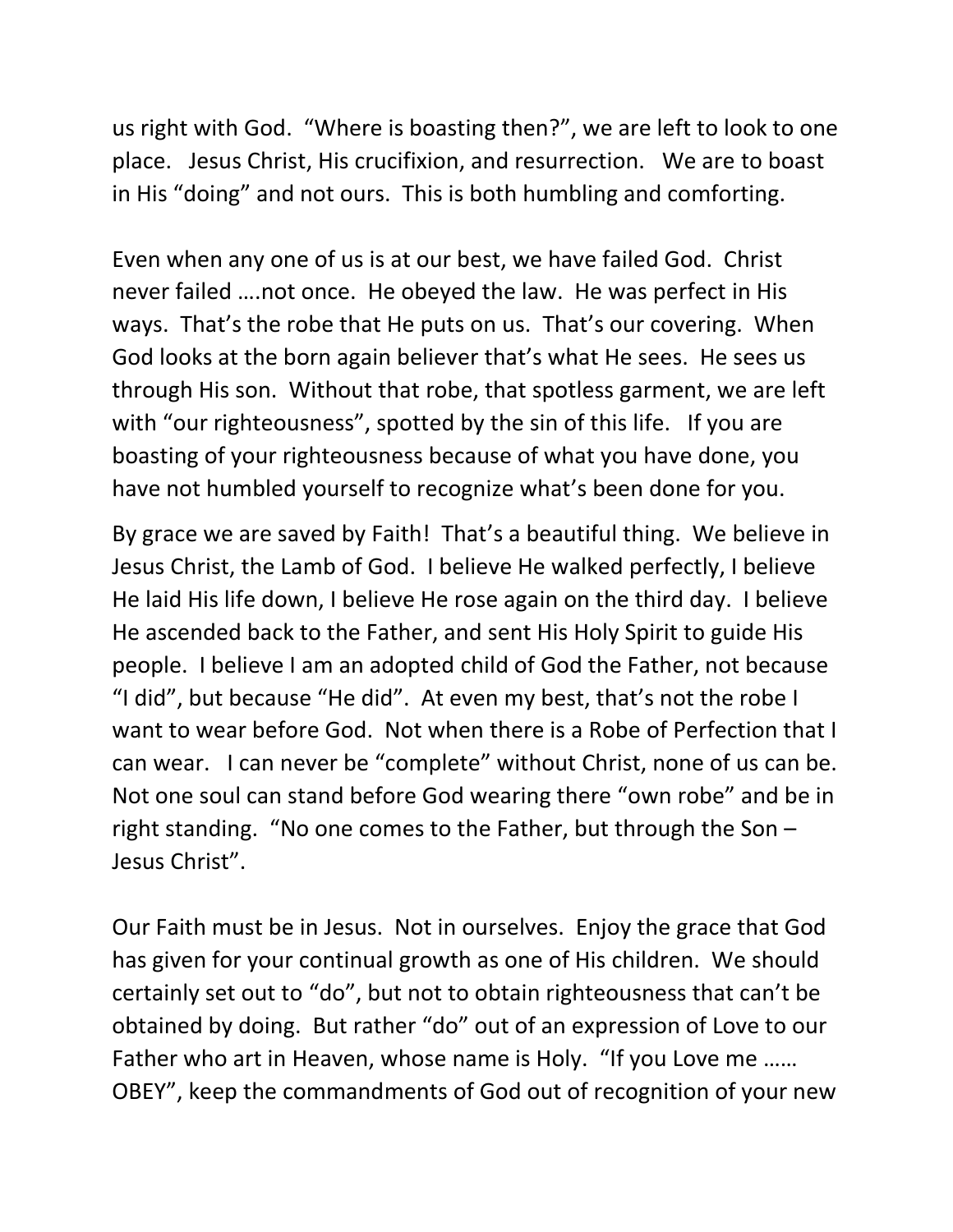birth. Keep them to say "God I love you". Keep them without boasting in your ability to keep them, but keep them boasting in the opportunity provided to you by the King of Kings, and the Lord of Lords.

God bless – Pastor Paul

June 5

When ye shall have done all those things which are commanded you, say, We are unprofitable servants. [Luke 17:10](https://biblia.com/bible/nkjv/Luke%2017.10)

Where is boasting then? It is excluded. By what law? of works? Nay: but by the law of faith. [Rom. 3:27](https://biblia.com/bible/nkjv/Rom.%203.27)

What hast thou that thou didst not receive? now if thou didst receive it, why dost thou glory, as if thou hadst not received it? *LCor. 4:7* 

By grace are ye saved through faith; and that not of yourselves: it is the gift of God: not of works, lest any man should boast. For we are his workmanship, created in Christ Jesus unto good works, which God hath before ordained that we should walk in them. [Eph. 2:8-10](https://biblia.com/bible/nkjv/Eph.%202.8-10)

By the grace of God I am what I am: and his grace which was bestowed upon me was not in vain; but I laboured more abundantly than they all: yet not I, but the grace of God which was with me. [I Cor. 15:10](https://biblia.com/bible/nkjv/1%20Cor.%2015.10)

For of him, and through him, and to him, are all things. [Rom. 11:36](https://biblia.com/bible/nkjv/Rom.%2011.36)

All things come of thee, and of thine own have we given thee. I Chron. [29:14](https://biblia.com/bible/nkjv/1%20Chron.%2029.14)